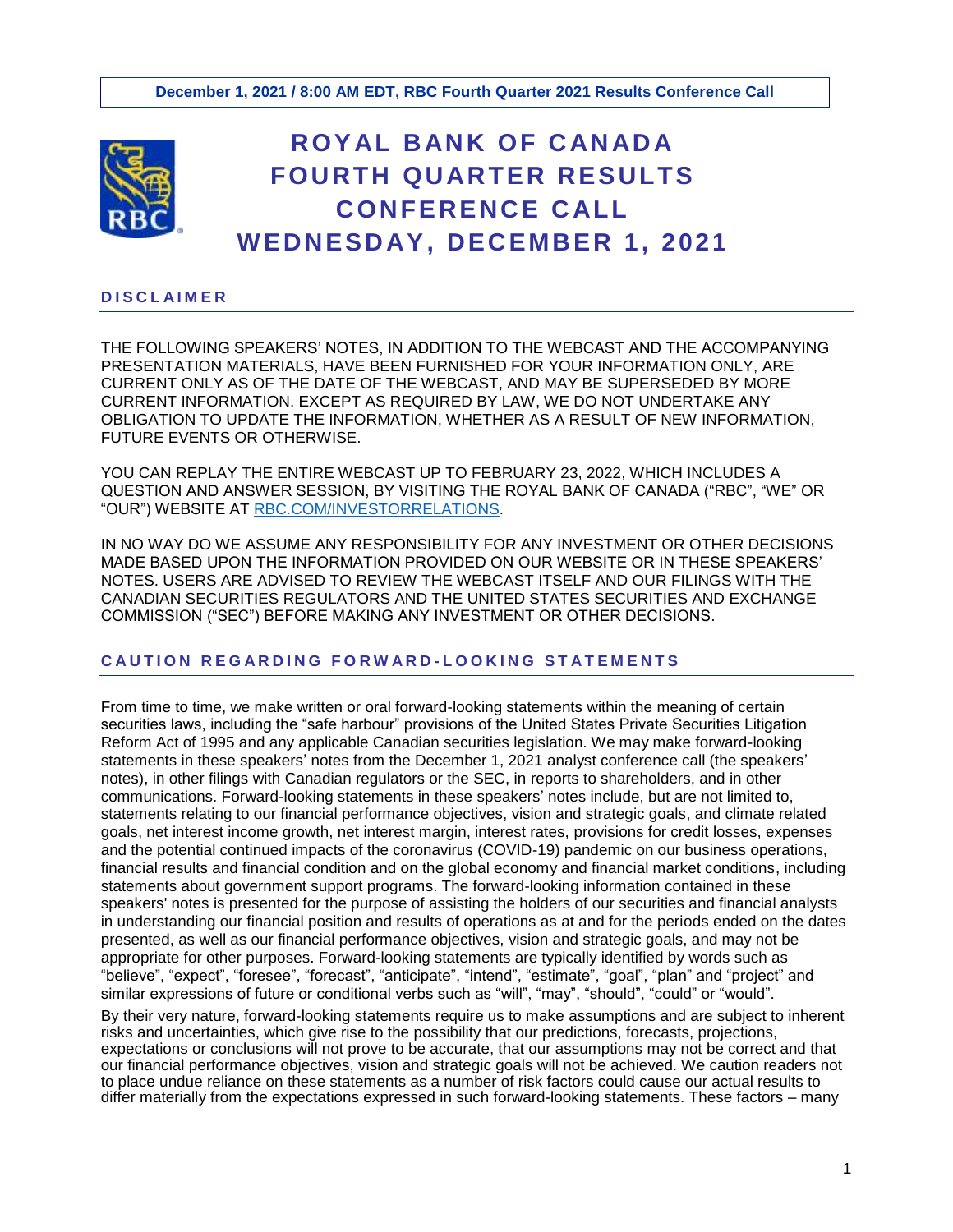of which are beyond our control and the effects of which can be difficult to predict – include: credit, market, liquidity and funding, insurance, operational, regulatory compliance (which could lead to us being subject to various legal and regulatory proceedings, the potential outcome of which could include regulatory restrictions, penalties and fines), strategic, reputation, competitive, legal and regulatory environment, and systemic risks and other risks discussed in the risk sections and Impact of COVID-19 pandemic section of our annual report for the fiscal year ended October 31, 2021 (the 2021 Annual Report); including business and economic conditions, information technology and cyber risks, environmental and social risk (including climate change), digital disruption and innovation, Canadian housing and household indebtedness, geopolitical uncertainty, privacy, data and third party related risks, regulatory changes, culture and conduct, the business and economic conditions in the geographic regions in which we operate, the effects of changes in government fiscal, monetary and other policies, tax risk and transparency, and the emergence of widespread health emergencies or public health crises such as pandemics and epidemics, including the COVID-19 pandemic and its impact on the global economy, financial market conditions and our business operations, and financial results, condition and objectives.

In addition, as we work to advance our climate goals, external factors outside of RBC's reasonable control may act as constraints on their achievement, including varying decarbonization efforts across economies, the need for thoughtful climate policies around the world, more and better data, reasonably supported methodologies, and technological advancements, the evolution of consumer behavior, the challenges of balancing interim emissions goals with an orderly and just transition, and other significant considerations such as legal and regulatory obligations.

We caution that the foregoing list of risk factors is not exhaustive and other factors could also adversely affect our results. When relying on our forward-looking statements to make decisions with respect to us, investors and others should carefully consider the foregoing factors and other uncertainties and potential events. Material economic assumptions underlying the forward looking-statements contained in these speakers' notes are set out in the Economic, market and regulatory review and outlook section and for each business segment under the Strategic priorities and Outlook headings in our 2021 Annual. Except as required by law, we do not undertake to update any forward-looking statement, whether written or oral, that may be made from time to time by us or on our behalf.

Additional information about these and other factors can be found in the risk sections and Impact of COVID-19 pandemic section of our 2021 Annual Report.

Information contained in or otherwise accessible through the websites mentioned does not form part of this presentation. All references in this presentation to websites are inactive textual references and are for your information only.

## **ASIM IMRAN, VICE PRESIDENT, HEAD OF INVESTOR RELATIONS**

Thank you, and good morning everyone. Speaking today will be: Dave McKay, President and Chief Executive Officer; Nadine Ahn, Chief Financial Officer, and Graeme Hepworth, Chief Risk Officer

Also joining us today for your questions: Neil McLaughlin, Group Head, Personal & Commercial Banking; Doug Guzman, Group Head, Wealth Management, Insurance and I&TS; and Derek Neldner, Group Head, Capital Markets.

As noted on slide 1, our comments may contain forward-looking statements, which involve assumptions, and have inherent risks and uncertainties. Actual results could differ materially. I would also remind listeners that the bank assesses its performance on a reported and adjusted basis and considers both to be useful in assessing underlying business performance. To give everyone a chance to ask questions, we ask that you limit your questions and then re-queue.

With that, I'll turn it over to Dave.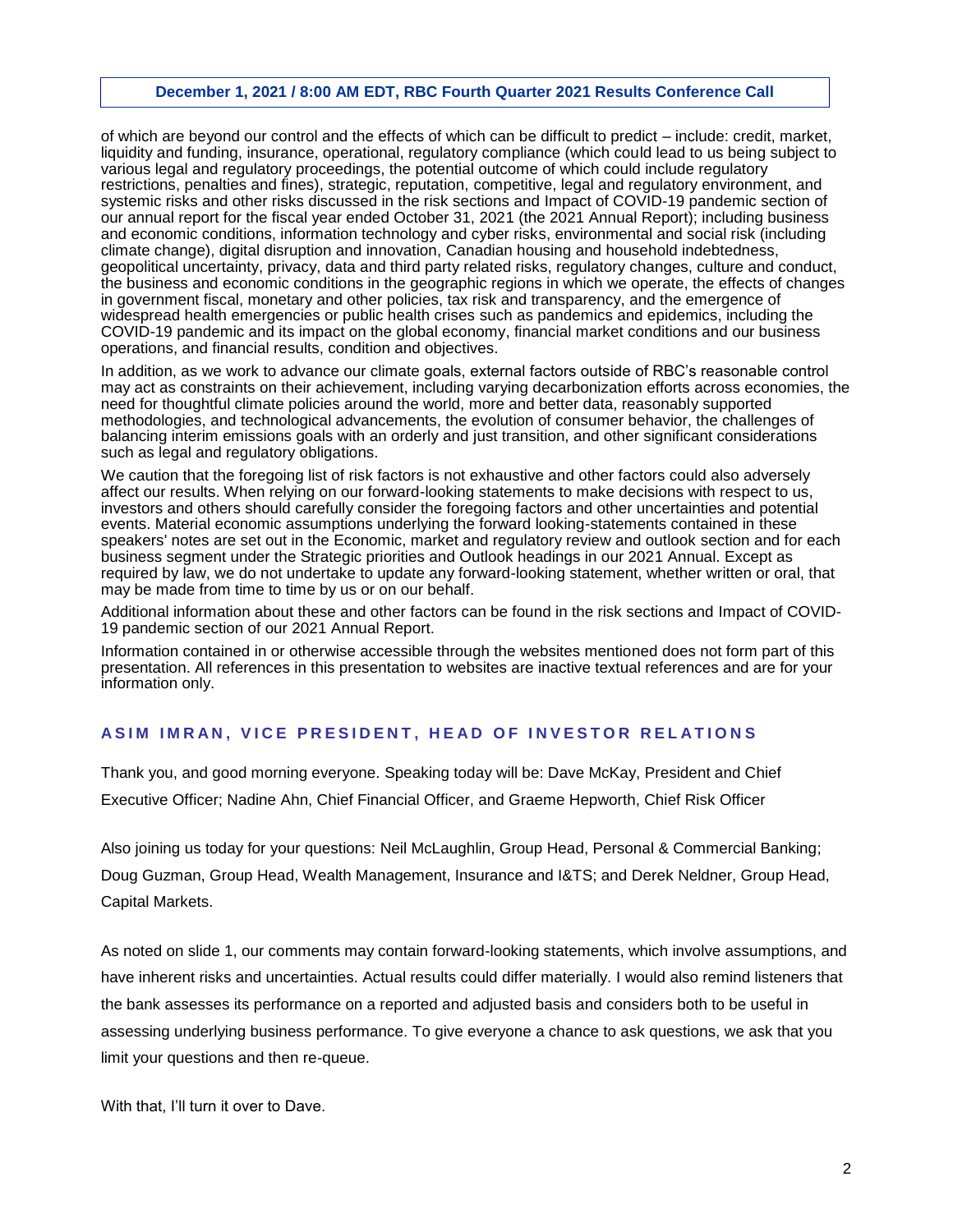# **D A V E M C K A Y , P R E S I D E N T & C H I E F E X E C U T I V E O F F I C E R**

Thank you Asim and congratulations on your recent appointment to RBC's Head of Investor Relations.

Good morning everyone, and thank you for joining us. This morning, we reported fourth quarter earnings of \$3.9 billion. Our results include further releases of PCL on performing loans, primarily reflecting improvements in our macroeconomic and credit quality outlook. Pre-provision, pre-tax earnings of \$4.8 billion were driven by robust client activity, driving fee-based revenue growth in Canadian Banking, Wealth Management and Investment Banking. In addition, Canadian Banking and City National continued to generate strong volume growth. These factors were partly offset by a moderation in our Global Markets businesses, the continued impact of low interest rates, and higher expenses – largely due to variable compensation. As we continue to invest in our core businesses and strategies, we're committed to running our bank efficiently and driving improved productivity.

Looking back, 2021 was a year that saw RBC stepping up for our clients and communities while supporting our employees. Across our core businesses, we saw robust client activity, and as a result, we delivered record revenue of nearly \$50 billion. We earned \$16 billion in net income and generated a 19 percent return on equity (ROE) while paying \$6.1 billion in taxes, over \$6 billion in dividends, and meeting all of our medium-term objectives. Also noteworthy was our strong, double-digit growth in book value per share, highlighting our ability to compound the value of our business while maintaining the quality and risk appetite of the RBC franchise. We ended a strong year with a record CET1 ratio of 13.7 percent, up 120 basis points, with CET1 capital up \$7.5 billion from last year.

As we turn our focus to 2022, from a macro perspective, we continue to see a strong recovery with consumer spending almost 20 percent above 2019 levels, increased mobility in society, and corporate management teams actively pursuing growth opportunities. At the same time, we recognize there are significant challenges, including supply-demand imbalances disrupting supply chains and various parts of the economy, including labour, housing, and energy markets. These factors are driving uncertainty and adding to inflation risk, which we are closely monitoring. While higher interest rates could add some drag to economic growth, we do not see material credit concerns given excess client liquidity and strong underwriting, including testing for higher rates.

As Nadine will speak to later, we are well-positioned to benefit from rising interest rates given our leading Canadian deposit franchise and the asset sensitive nature of U.S. Wealth Management's balance sheet. To highlight the potential benefit over time, the impact of lower interest rates reduced our revenue by approximately \$1 billion in each of the last 2 years – the majority in Canadian Banking and U.S. Wealth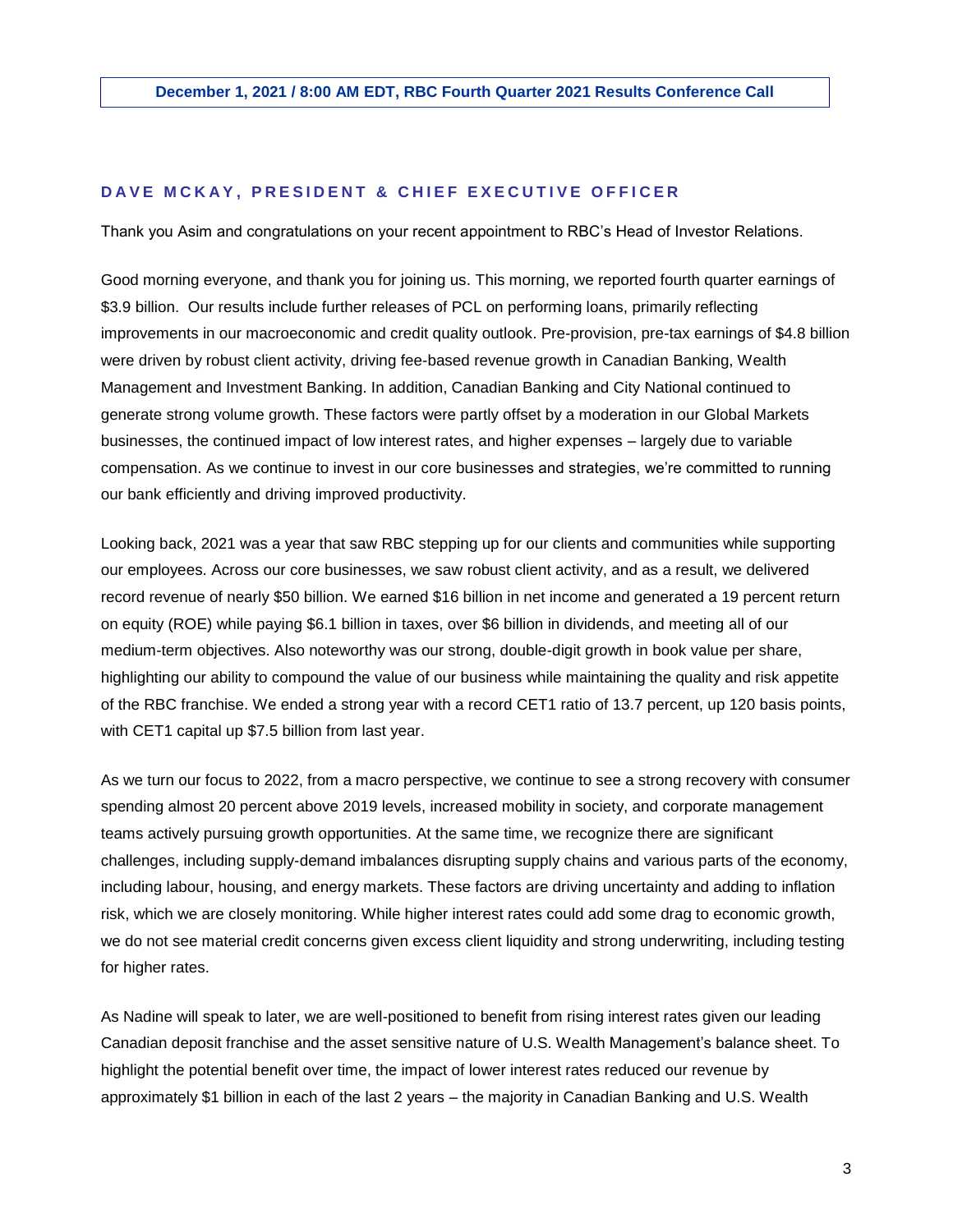Management, including City National. Additionally, we are poised to benefit from the deployment of the unprecedented build-up of liquidity that we expect Canadians will use for a better tomorrow, whether that is to buy a home, increase discretionary spending, or invest in financial markets.

Within this context, let me expand how our momentum and ability to create value for our clients, along with our premium franchises, position RBC to succeed heading into 2022 and beyond. Our strong balance sheet gives us flexibility to continue supporting our growth momentum and strategic initiatives, in addition to increasing shareholder returns. And this morning, we announced a 12 cent or 11 percent increase in our quarterly dividend, while also announcing our intention to repurchase up to 45 million common shares under a normal course issuer bid. We remain focused on driving premium organic growth, including expanding our market leading position in Canada. We see growth opportunities in each of our Canadian businesses, and our results this year reflect the value we create for our clients

In Canadian Banking, we added over \$35 billion in mortgages and over \$22 billion in personal deposits over the last year leading to market share gains in both these anchor products. We have added and continue to add to our 1,750 plus mortgage specialist sales force. We also continue to invest in digital tools and capabilities to enhance the client experience and the productivity of our sales team. Looking forward, we expect mortgage growth to be strong in the high single-digit range supported by low interest rates, supplydemand imbalances affecting prices, and increasing immigration activity. We are seeing a strong recovery in transactional purchase activity, which helped drive a sequential increase in credit card balances, including revolvers. And though commercial utilization rates remain well below pre-pandemic levels, we are seeing an uptick, which is helping drive the emergence of stronger commercial lending activity. We are also hiring commercial account managers in priority industries, including in RBCx where we provide capital and advice to the growing innovation ecosystem. And as we move up the value chain and continue to reimagine banking and innovation, we are well-positioned for a world of payment modernization and open banking. RBC Ventures remains core to us accelerating our growth by creating value beyond banking, including in our healthcare and youth ecosystems. We are excited about Dr. Bill, a venture which helps reduce the complexity of medical billing for physicians. We are currently serving nearly 3 thousand Canadian physicians, up 28 percent from last year. Also within the healthcare vertical, we continue to support Canada's medical community with our exclusive multi-year strategic partnership with The Royal College of Physicians and Surgeons of Canada. In the youth segment, MyDoh is a new pillar that helps kids learn and practice money management. We recently hit a milestone having on-boarded 10 thousand Canadian households.

Over the last 2 years, we have added 350 thousand net new Canadian Banking clients, including over 200 thousand this year, a period in which clients weren't making as many decisions to switch banks, and immigration activity was muted. Given the value-added initiatives we put in place, we are well-positioned to continue attracting even more clients, an important area of focus. Almost 70 percent of our Canadian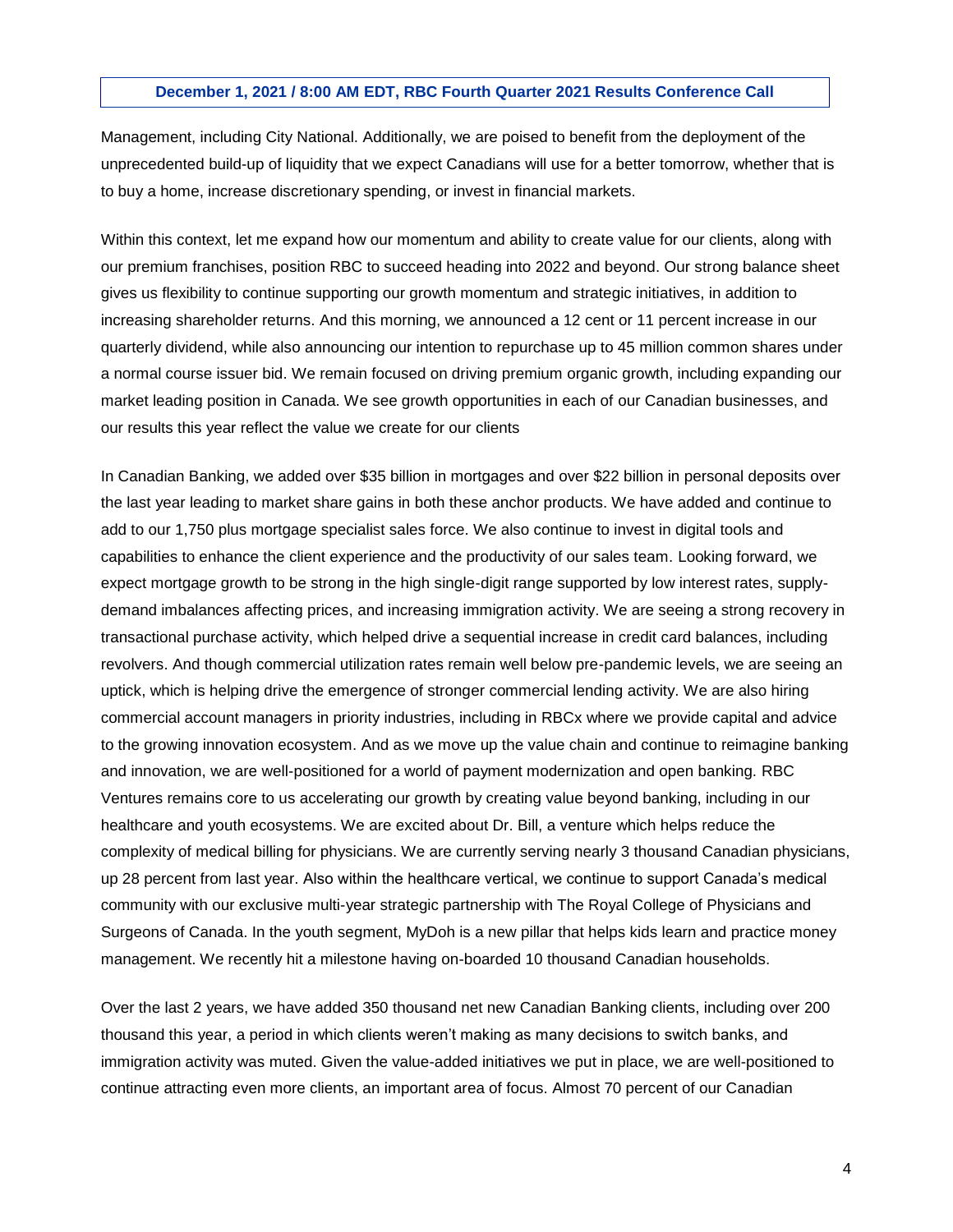Banking clients who have a core chequing account and / or a mortgage with us also have a card and investment relationship. And clients with mortgage and chequing accounts that were on-boarded 3 years ago have deepened their relationship to all four products at a rate that is 3 times greater than any other acquisition relationship. This leads to another core part of our Canadian strategy, which is to deepen our client relationships, including providing access to best-in-class, award-winning service and advice, which has defined our leadership in wealth and asset management. As I noted earlier, we expect much of the buildup of liquidity in the system will be used to increase discretionary spending or be invested. And our full set of integrated, end-to-end, industry-leading wealth and asset management solutions have well over \$1 trillion in client assets. These cover the full spectrum of client segments and needs, ranging from digital-only solutions, up to full-service discretionary wealth management.

Following a record year last year, RBC Direct Investing finished 2021 with another year of exceptional growth – including record trading volumes and record new client acquisition, with nearly half of new clients added this year being under the age of 35. And InvestEase has seen account openings double from the last year. In the wealth advisory space, our leading scale is complemented by our differentiated technology and investment expertise, including private banking, insurance, estate, philanthropy, and business planning solutions. These factors drive strong advisor productivity with RBC Dominion Securities ranked #1 amongst bank-owned advisory firms in the 2021 Investment Executive Brokerage Report Card. And, MyAdvisor, our digital platform to review financial plans, now has nearly 3 million clients.

Overall, our wealth management businesses continued to see strong growth in client assets. On a year-overyear basis, Canadian Banking and Wealth Management Canada assets under administration (AUA) 1 increased 26 percent each. With RBC Global Asset Management, we have a leading North American asset manager at scale with 85 percent of assets under management (AUM) outperforming the benchmark over the last 3 years<sup>2</sup>, at below average fees. A testament to the strength of the platform, RBC GAM was recognized for its outstanding investment performance at the 2021 Canada Lipper Fund Awards. RBC Global Asset Management AUM was up 15 percent year-over-year. While higher markets were a large contributor, we also saw record Canadian long-term retail net sales of over \$20 billion or 17 percent of industry-wide flows, adding to its leading market share in industry AUM. And though we can't control where equity markets will go, we are well-positioned to add to our market share in industry net flows as clients can choose from our broad range of products and advisory services, which increasingly includes an ESG and alternatives product suite. Our scale, innovation, and an ability to deepen client relationships with leading value propositions underpin our 30 percent ROE across our Banking, Wealth and Asset Management platforms in Canada.

 $\overline{a}$ 

<sup>&</sup>lt;sup>1</sup> Canadian Banking AUA represents period-end spot balances and includes securitized residential mortgages and credit card loans as at October 31, 2021 of \$15 billion and \$3 billion, respectively (October 31, 2020: \$16 billion and \$7 billion, respectively).

 $2$  As at September 2021, gross of fees.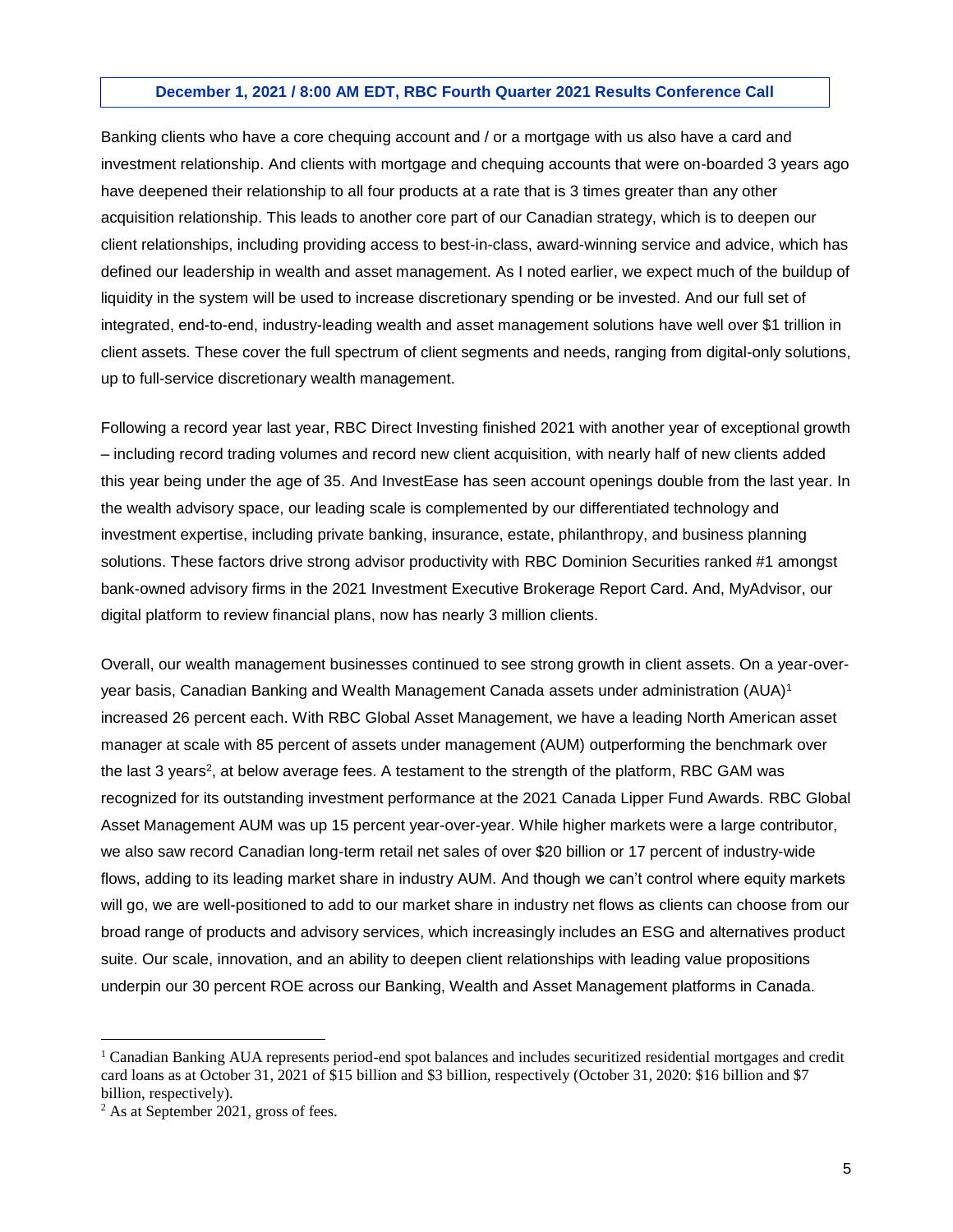Turning to the U.S., I want to focus on our diversified growth strategy. Our client franchises across wealth management, private & commercial banking, and capital markets generated US\$10 billion or 25 percent<sup>3</sup> of total revenue over the last 12 months. Our U.S. Capital Markets franchise, our largest U.S. business, had yet another great quarter as we reported strong investment banking revenue on higher M&A advisory and loan syndication activity. We are increasingly deepening relationships and winning significant M&A advisory mandates with important partners such as Blackstone. Earlier this year RBC Capital Markets acted as exclusive financial advisor to Blackstone on the acquisition of Ellucian, a leading education technology solutions provider. This followed being the advisor on their acquisition of Signature Aviation. Looking forward, our investment banking pipeline remains strong, benefiting from the strength of our franchise. Our goal is to be a top 10 global investment bank while maintaining our position as the clear leader in Canada. And with this in mind, we have added a number of managing directors in U.S. Investment Banking, especially in the technology and healthcare sectors, while also focusing on sustainable finance, a growth opportunity for us and our clients.

City National continues to be a growth company with wholesale loans up a further 3 percent over last year, or up 11 percent excluding Triple-P trends. Our mid-market strategy, along with an expansion of market coverage, is expected to add to our growth trajectory. Mortgages at City National were up 23 percent yearover-year as we continue to grow our high net worth private banking capabilities with a mortgage-led growth strategy. And deposit growth was up a strong 25 percent this year. Going forward, we continue to expect strong loan growth in our City National businesses. And in U.S. Wealth Management, we grew client assets 30 percent year-over-year to nearly US\$ 570 billion, including the addition of high-quality advisers to our Private Client Group platform. We are increasingly adding lending products to provide holistic advice to our U.S. Wealth clients. Our securities-based lending portfolio has increased by over \$2 billion or nearly 60 percent year-over-year. Beyond our underlying business performance in 2021, we recognize we have an important role to play in accelerating clean economic growth. A key pillar of our enterprise strategy is to play a leadership role in the transition of our economy to net zero emissions, including helping clients work through an orderly energy transition. As part of that, we are committed to providing \$500 billion in sustainable finance by 2025. And, in addition to our own net-zero commitments, we are pleased to have joined the Net Zero Banking Alliance.

To sum up, we are entering 2022 with strong momentum and are well positioned to take advantage of secular and macro trends, and deliver client and shareholder value over the near-and-long-term. Our focus will be to drive growth while maintaining prudent risk management and expense discipline. We will continue to leverage the size and strength of our balance sheet to consolidate our broad-based leadership position in Canada, including deepening client relationships and investing for the innovation economy. And in the U.S., we will continue to execute on our multi-pronged growth strategy across Capital Markets, City National and

 $\overline{a}$ 

<sup>&</sup>lt;sup>3</sup> Excludes Corporate Support. Revenue is on a Tax Equivalent Basis (TEB).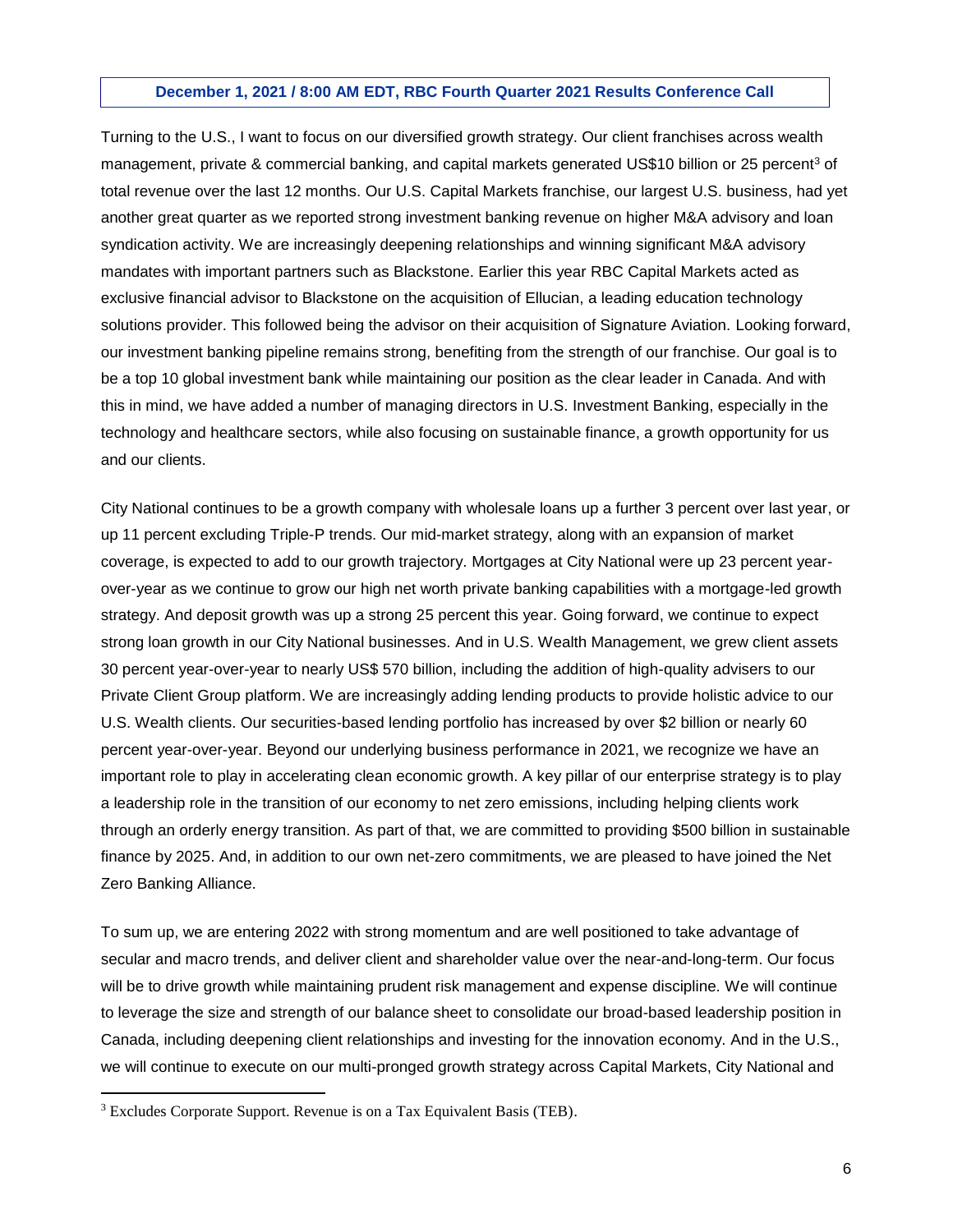Wealth Management. Before I conclude, I wanted to thank our more than 87,000 colleagues for their relentless dedication in Living our Purpose through these extraordinary times.

And now I will pass it to Nadine Ahn, our new CFO, who is well known to the investment community from her time as Head of Investor Relations and CFO of RBC Capital Markets previously. Nadine brings a wealth of experience gained over 20 years at RBC, including a number of positions of increasing responsibility in our Corporate Treasury group.

Nadine, over to you.

# **NADINE AHN, CHIEF FINANCIAL OFFICER**

Thank you Dave, and good morning everyone.

I will start on slide 11. We reported quarterly earnings of \$3.9 billion, up 20 percent from last year, including the benefit of a \$355 million release of PCL on performing loans. Earnings per share of \$2.68 was also up 20 percent. Pre-provision, pre-tax earnings of \$4.8 billion were up 4 percent year-over-year, including the impact of a legal provision at City National.

Before I expand on earnings drivers, I will speak to capital on slide 12. Our CET1 ratio was up 10 basis points sequentially to a strong 13.7 percent. Our strong earnings, net of dividends, added 42 basis points to our CET1 ratio, highlighting the capital generation power of our diversified business model and premium ROE. Robust client-driven business growth across our largest segments was partly offset by \$2 billion of net credit migration. Looking forward, we will continue to take a disciplined approach to deploying capital to create long-term value for our shareholders.

We will lead with client-driven, organic RWA growth, and look to revert back to our traditional policy of twicea-year dividend increases; returning to the mid-point of our 40 to 50 percent dividend payout ratio objective. This morning, we also announced a normal course issuer bid which will allow us to repurchase up to 3 percent of our common shares outstanding, giving us yet another lever to manage our capital levels.

Moving on to slide 13. Net interest income was up 1 percent year-over-year, or up 4 percent, excluding the impact of lower fixed income trading revenue, which was impacted by lower spreads on repo balances. Strong volume growth more than offset continued margin headwinds, driving solid net interest income growth in both Canadian Banking and City National.

Turning to slide 14. At the segment level, we had outsized net interest margin (NIM) compression in our largest banking franchises. Canadian Banking NIM decreased 9 basis points sequentially, partly due to an accounting adjustment of 2 basis points or \$22 million, which we do not expect to repeat going forward.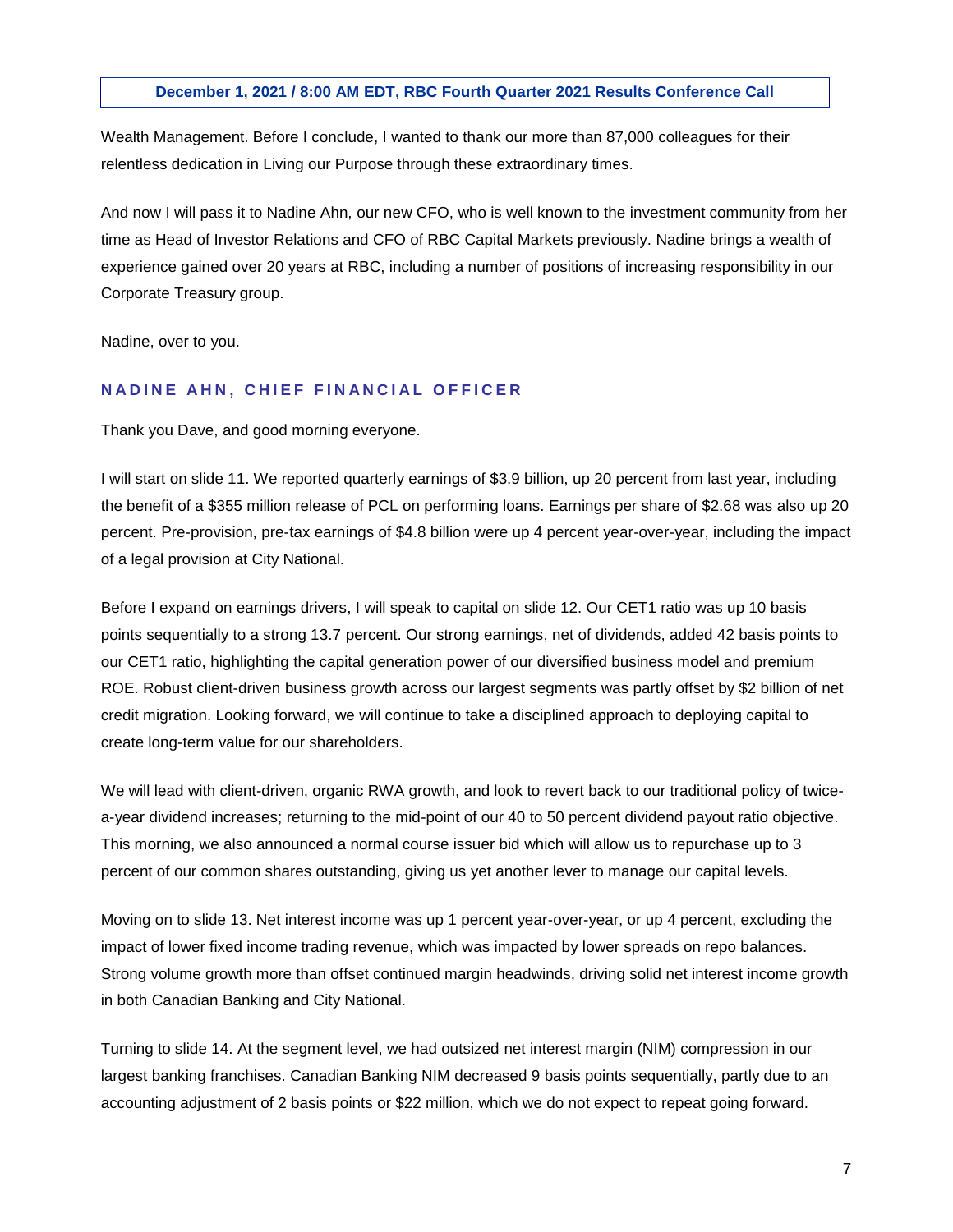Another 2 basis points was due to lower mortgage prepayment revenue, a reversal of favourable trends we noted on our Q2 earnings call. The 3 basis point impact from lower asset spreads is largely related to strong mortgage originations as the benefit from sequential credit card growth was offset by growth in lower spread mortgage loans. City National NIM was down 20 basis points sequentially, with 11 basis points related to lower loan fees, largely from the forgiveness of the first round of Triple-P loans. Another 7 basis points was due to the lower loan-to-deposit ratio trend, as deposit growth continued to outpace strong loan growth. Going forward, we expect both Canadian Banking and City National margins to stabilize around current levels, with a bias to the upside as central banks raise interest rates. While City National's interest rate sensitivity is largely driven by an increase in short-term rates<sup>4</sup>, Canadian Banking would benefit more from a broader, across-the-curve increase. We estimate that a 25 basis point increase in interest rates across-thecurve could result in over \$250 million of additional revenue over 12 months across Canadian Banking and U.S. Wealth Management, inclusive of sweep deposits. We expect the benefit from a rate hike in the second and third years would be higher than seen in the first year.

Turning to slide 15. Non-interest income was up 20 percent year-over-year. We continued to see strong growth in higher ROE investment management and mutual fund revenue in Wealth Management and Canadian Banking. Strong M&A deal flow and loan syndication activity were reflected in higher advisory and credit fees as we execute on our Capital Markets client-centric growth strategies. Higher card service revenue in Canadian Banking reflected Canadians' increased spending on travel and entertainment heading into the holiday season. As we continue to enhance our Rewards programs and drive higher client engagement through increased options to earn and redeem points, we adjusted our rewards liability by \$29 million this quarter. Offsetting this was an expected moderation in Global Markets revenue, which I will provide more details on shortly.

Turning to expenses on slide 16. Non-interest expenses were up 9 percent year-over-year. A legal provision of \$116 million in City National impacted expense growth by approximately 2 percentage points. Adjusting for this provision, and excluding higher variable and share-based compensation across our businesses, expense growth was 2 percent year-over-year. As the quarterly Capital Markets compensation ratio typically experiences volatility in the fourth quarter, it's important to look at full year trends. And the 2021 annual ratio of 35 percent is consistent with 2020 levels. Salaries & benefit costs were up 4 percent from last year as we continued to add employees in Canadian Banking and City National to support increasing client activity. Marketing costs were also higher as the economy opened up and we increasingly engaged with new and existing clients across our businesses. However, there is also an element of seasonality in the quarter-overquarter increase of certain line items.

 $\overline{a}$ 

<sup>4</sup> Represents the 12-month revenue exposure (before-tax) to an immediate and sustained shift in interest rates.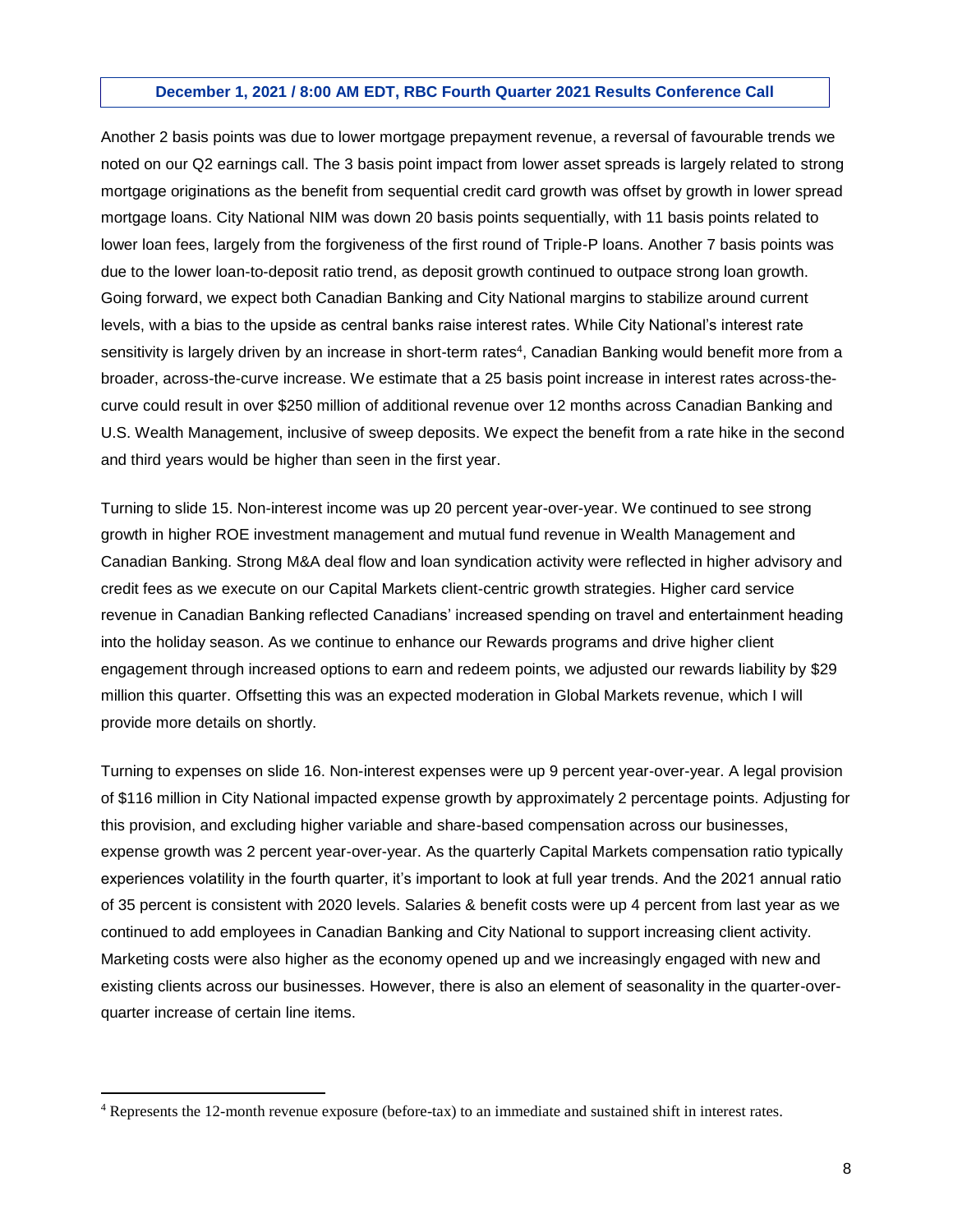Looking forward to 2022, we expect marketing costs to trend higher than pre-pandemic levels as we execute on our strategic growth initiatives. However, corporate travel costs are expected to remain below prepandemic levels in the near-term. Overall, we expect annual expenses, excluding variable and share-based compensation, to grow at the higher end of the low-single digits range as inflationary pressures and higher investments to support growth initiatives are expected to be offset by our continued focus on driving efficiencies and productivity gains.

Moving to our business segment performance beginning on slide 17. Personal & Commercial Banking reported earnings of \$2 billion this quarter, including the benefit of lower PCL. Canadian Banking preprovision, pre-tax earnings were up a strong 8 percent from last year as solid revenue growth was supported by strong operating leverage. Looking forward, we expect annual operating leverage to be closer to the high end of our historical 1 to 2 percent guidance with the potential to be above that range as central banks raise interest rates. Canadian Banking revenue was up 6 percent year-over-year with net interest income up 2 percent from last year. On a sequential basis, an uptick in Commercial loan growth added to continued strength in mortgages. Growth in credit card balances was largely related to higher purchase volumes with payment rates remaining elevated relative to pre-pandemic levels. Non-interest income was up 15 percent, largely due to higher mutual fund distribution revenue underpinned by higher AUA, including record net sales as client liquidity continued to move into investment products. Card service revenue was up on higher purchase volumes.

Turning to slide 18. Wealth Management reported fourth quarter earnings of \$558 million driven by strong investment management and mutual fund revenue growth, and robust volume growth at City National. These were only partly offset by a commensurate increase in variable compensation, higher non-compensation costs, and a legal provision and lower spreads at City National. Double-digit client asset growth across our North American wealth businesses benefitted from both higher markets, with strong North American equity markets more than offsetting weakness in bond indices, as well as strong net sales. RBC GAM attracted total net sales of over \$12 billion in the quarter, with strong institutional flows adding to continued momentum in Canadian long-term retail net sales, which added \$4 billion to AUM. The majority of Canadian retail flows went into Balanced mandates.

Turning to Insurance on slide 19. Net income of \$267 million increased 5 percent from a year ago, primarily due to favourable annual actuarial assumption updates, partially offset by lower favourable investmentrelated experience, including the impact of realized investment gains in the prior year. Insurance revenue benefited from higher group annuity sales and growth in longevity reinsurance and Canadian insurance sales.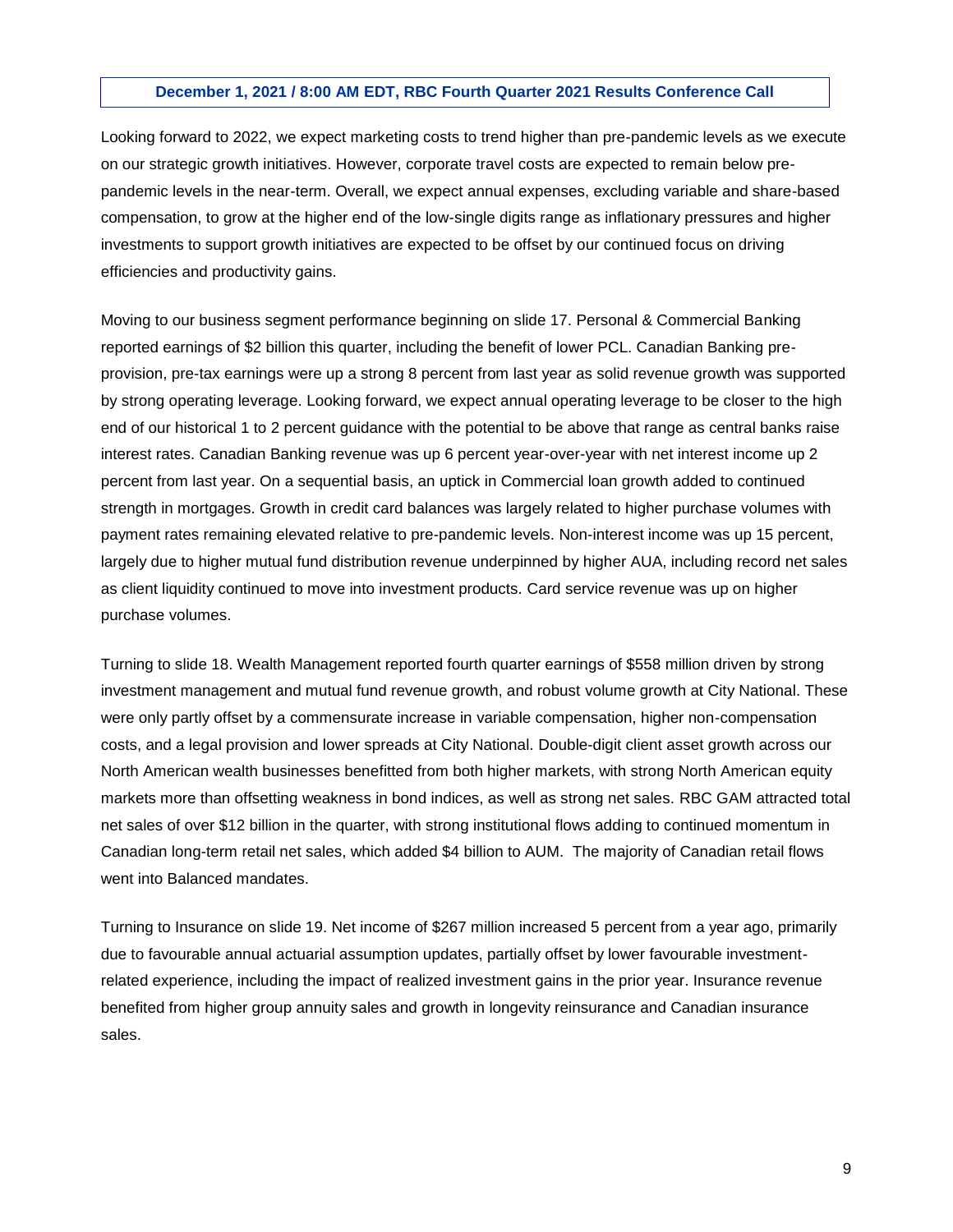Looking at I&TS on slide 20. Net income of \$109 million increased 20 percent from a year ago, primarily driven by higher revenue from our asset services business. Funding & Liquidity revenue was also higher year-over-year as the prior year reflected heightened impacts from elevated enterprise liquidity.

Turning to slide 21. Capital Markets reported earnings of \$920 million, up 10 percent from last year. Preprovision, pre-tax earnings surpassed \$1 billion for the eighth quarter in a row. Corporate & Investment Banking reported strong Investment Banking revenue as our platform performed very well in an environment of robust deal flow and elevated sponsor activity. In contrast, Global Markets moderated from elevated levels last year. FICC revenues were down 14 percent year-over-year, reflecting similar trends across the industry. Lower spreads continued to impact Repo & Secured Financing revenue, which was down 18 percent yearover-year. Equities revenues were down 17 percent as volatility levels normalize closer to pre-pandemic levels.

To conclude, we continue to drive strong growth in volumes and client assets, and are well-positioned to benefit from higher interest rates. And while we look to accelerate our growth momentum, we remain focused on expense management and effectively deploying capital to continue delivering value for our shareholders.

With that, I'll turn it over to Graeme.

 $\overline{a}$ 

# **GRAEME HEPWORTH, CHIEF RISK OFFICER**

Thank you Nadine and good morning everyone.

Starting on slide 23, allowance for credit losses on loans of \$4.4 billion is down \$1.7 billion from its peak in Q4 of last year, reflecting the ongoing improvements in our macroeconomic outlook and the credit quality of our portfolio that Dave noted earlier. In 2021, we released over 50 percent of the pandemic-related reserves on performing loans built in 2020. The releases this quarter were primarily in our commercial, personal lending, and cards portfolios in Canadian Banking, reflecting further improvements in our macroeconomic outlook and the credit quality of those specific portfolios. Allowances for these portfolios do remain above pre-pandemic levels, given ongoing headwinds that I will touch on later in my remarks.

Turning to slide 24, our Gross Impaired Loans of \$2.3 billion were down \$253 million or 4 basis points during the quarter. Impaired loan balances decreased across all our major businesses, and new formations<sup>5</sup> of \$298 million remained close to the 9-year low set last quarter. In Canadian Banking, we had modest increases in new formations during the quarter, with increases in the unsecured personal lending and small business

<sup>5</sup> New formations for collectively assessed portfolios in Canadian Banking and Caribbean Banking are net of amounts returned to performing, repayments, sales, FX, and other movements, as amounts are not reasonably determinable.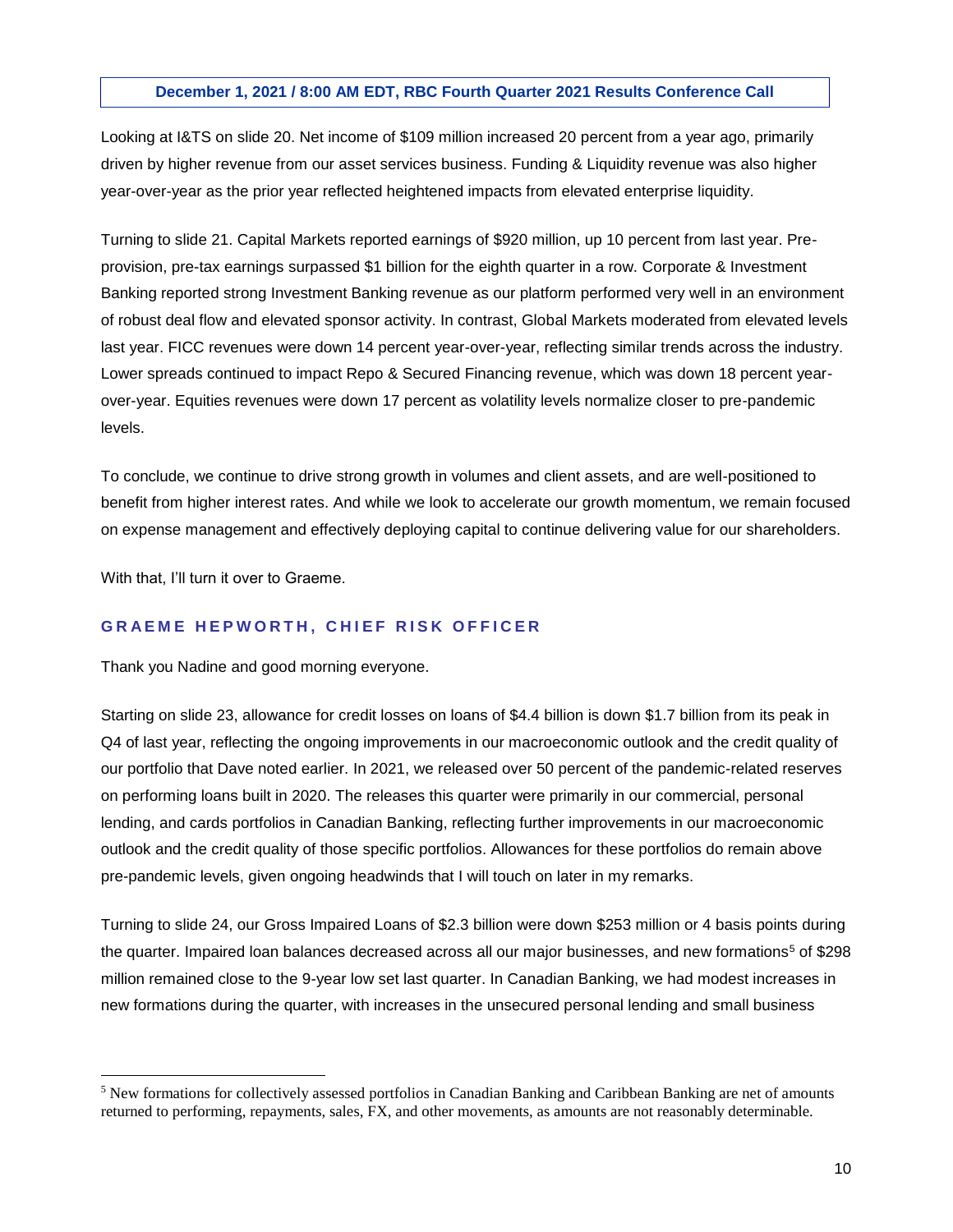portfolios. In Capital Markets, new formations were limited to just \$7 million, as clients continue to benefit from favourable market conditions.

Turning to slide 25, PCL on impaired loans of \$137 million, or 7 basis points, was down by 1 basis point and declined for a sixth consecutive quarter. The low levels of provisions throughout 2021 reflect the quality of our client base, our prudent underwriting practices, the economic recovery underway, and the impact of government support programs on delinquencies and impairments. In the Canadian Banking retail portfolio, PCL on impaired loans was down \$12 million quarter-over-quarter, due primarily to lower write-offs on credit cards. During the year, the retail portfolio has benefitted from higher client deposit levels, decreasing unemployment rates, and ongoing government support programs. For context, this quarter approximately 6 percent of our retail lending clients were still receiving government support, down over 60 percent from the peak observed in 2020. In the Canadian Banking commercial portfolio, PCL on impaired loans was down \$3 million quarter-over-quarter. Provisions taken this quarter continue to be primarily in sectors impacted by COVID-19, however, the portfolio overall continues to see low and stable delinquency rates, net credit upgrades, and reductions in credit watchlist exposure. In Capital Markets, we had a net recovery on impaired loans for the third consecutive quarter. This portfolio is not materially impacted by government support programs and has benefited from a constructive operating environment and strong market liquidity. Finally, in Wealth Management, PCL on impaired loans increased \$14 million quarter-over-quarter. During the quarter, we took additional provisions on a loan written off in the Information Technology sector at City National.

Overall, we continue to be pleased with the positive trends in our loan portfolios, supported by favourable market conditions. While many individuals and businesses have weathered the worst of the pandemic, a number of headwinds remain as Dave noted. Rising and persistent COVID-19 cases and the prospect of new variants create the potential for a continuation or resumption of COVID-related containment measures. Inflationary pressures may also impact our clients through increasing costs driven by supply chain disruptions and labour shortages, and through increases in interest rates. We have incorporated many of these risks into our provisioning scenarios which leaves us comfortable with our current level of allowances. Looking forward, we do expect our PCL ratio on impaired loans to trend back toward long-term averages over time. In addition to the headwinds I have already noted, the wind down of government support now underway will also impact both our commercial and retail clients, though the full impact will take time to materialize due to the strong levels of liquidity, savings and job demand currently in place. Additionally, we have seen strong recoveries on impaired loans over the past few quarters which we do not expect to persist given the low levels of impaired loans now remaining. That said, as I have noted for a number of quarters, we expect to be able to draw down on the existing allowance on performing loans such that our total PCL across all stages will remain below long-term averages. Importantly, we remain steadfast in our commitment to supporting our clients and delivering advice, products and insights to help them navigate the evolving macroeconomic and operating environment.